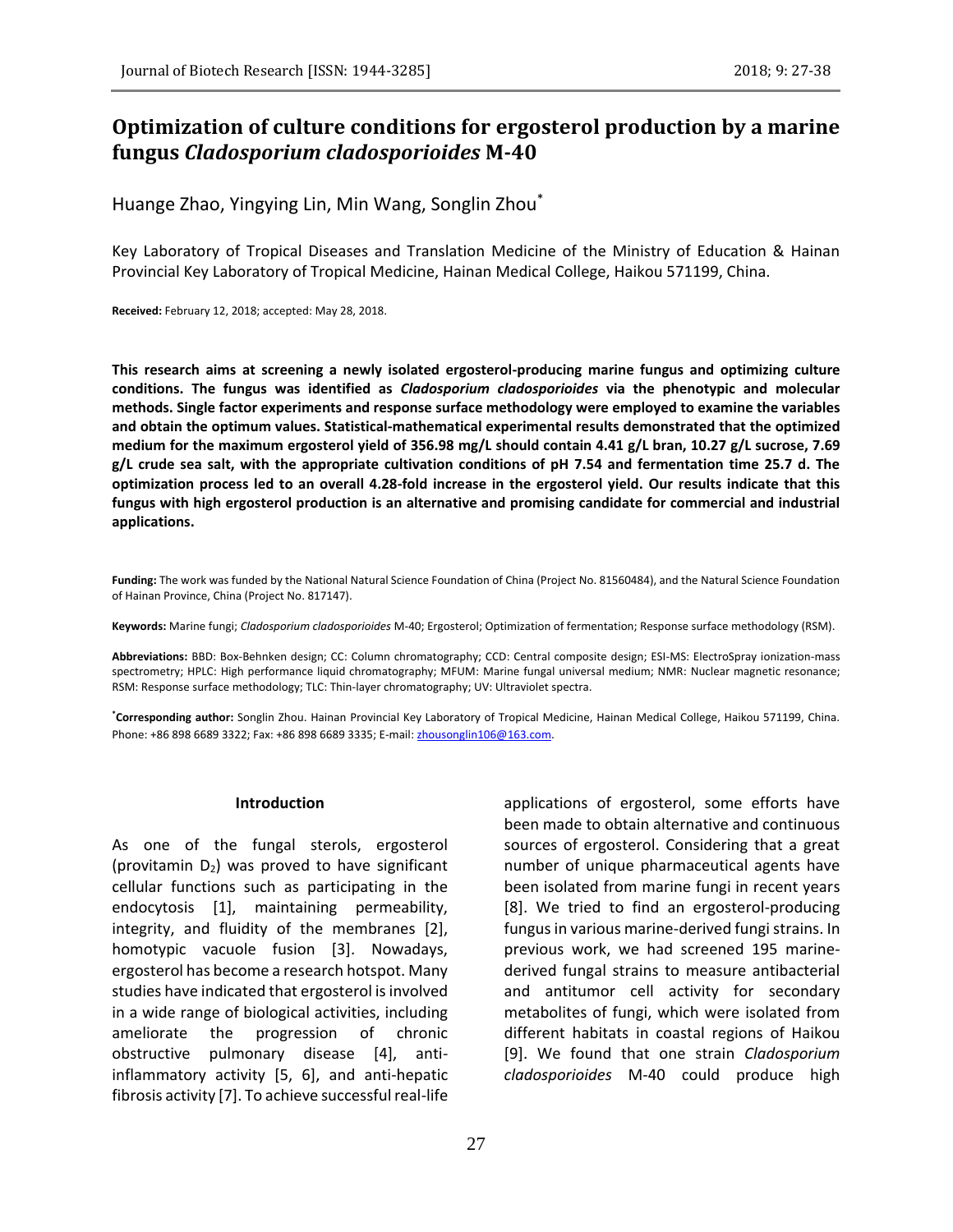productivity of ergosterol as the biologically active constituent (Figure 1).



**Figure 1.** Chemical structures of ergosterol.

For the successful use of microbes in industries, the optimal design of the fermentation is of great importance as medium composition can affect product yield considerably [10]. Response surface methodology (RSM) is a powerful statistical tool by which the optimal culture conditions can be determined. Also, the interactive effect of process variables can be explored, and the overall process can be precisely revealed by making a mathematical model [11]. As the most common design, Box Behnken design (BBD) has been widely utilized for the optimization of bioprocess variables such as fermentation culture media, cultivation and process conditions [12]. In our preliminary study, it was the first time that the ergosterol isolated from marine fungus *C. cladosporioides*. Therefore, the objective of the present study was to obtain the optimal culture conditions for increasing the ergosterol production from *C. cladosporioides* M-40 by RSM and single factor test, which could enhance the potential of *C. cladosporioides* in commercial and industrial ergosterol production.

### **Materials and methods**

#### **General experimental procedures**

The data of ElectroSpray ionization-mass spectrometry (ESI-MS) was obtained on an AB Sciex API4000 mass spectrometer. Nuclear magnetic resonance (NMR) spectra were measured by a Bruker AV 400 MHz spectrometer. Ultraviolet spectra (UV) were determined on a Hitachi U-2900 spectrophotometer. Sephadex LH-20 (Amersham Biosciences) was employed in column chromatography (CC). Reverse phase HPLC was carried out on a Hitachi L-2000 system equipped with a RP-C<sup>18</sup> (LaChrom, 5μm, 4.6 mm × 150 mm) column.

### **Fungal culture**

The marine derived strain (M-40) was isolated from a rotted leaf sample collected from the coastline of Haikou, Hainan province, China. This fungus grew slowly on solid marine fungal universal medium (MFUM) The medium was composed of 10 g/L glucose, 1 g/L yeast extract, 2 g/L tryptone, 20 g/L agar, and 600 mL/L aged seawater that can be replaced by 2.1 g/L crude sea salt. After being kept at 25°C for 7 d, the yellow-white colored hypha bearing spores was observed. Fungal identified was performed via optical election microscope and ITS region sequencing following Zhou *et al.* [13]. Briefly, the chromosomal DNA from M-40 strains was extracted using a fungus genomic DNA extraction kit, and the isolated DNA was amplified by PCR using universal primers ITS 1 and ITS 4, corresponding to a 5.8S rDNA sequence. The PCR thermal conditions were set as follows: preheating for denaturation at 94°C for 4 min, 30 cycles of denaturation at 94°C for 30 s, annealing at 52°C for 30 s, extension at 72°C for 60 s, and additional extension at 72°C for 7 min. The sequencing analysis data obtained from Sinogenomax Co., Ltd. (Beijing, China) showed that M-40 was most closely related to the partial sequence of *Cladosporium cladosporioides*. The phylogenetic analysis was done using the neighbor-joining method by Molecular Evolutionary Genetics Analysis 7.0 software.

# **Fermentation, extraction, purification and identification of Ergosterol**

The fungal strain was cultured under shaking conditions at 120 rpm, 25°C for 20 d in 500 mL Erlenmeyer flasks contain with liquid MFUM. At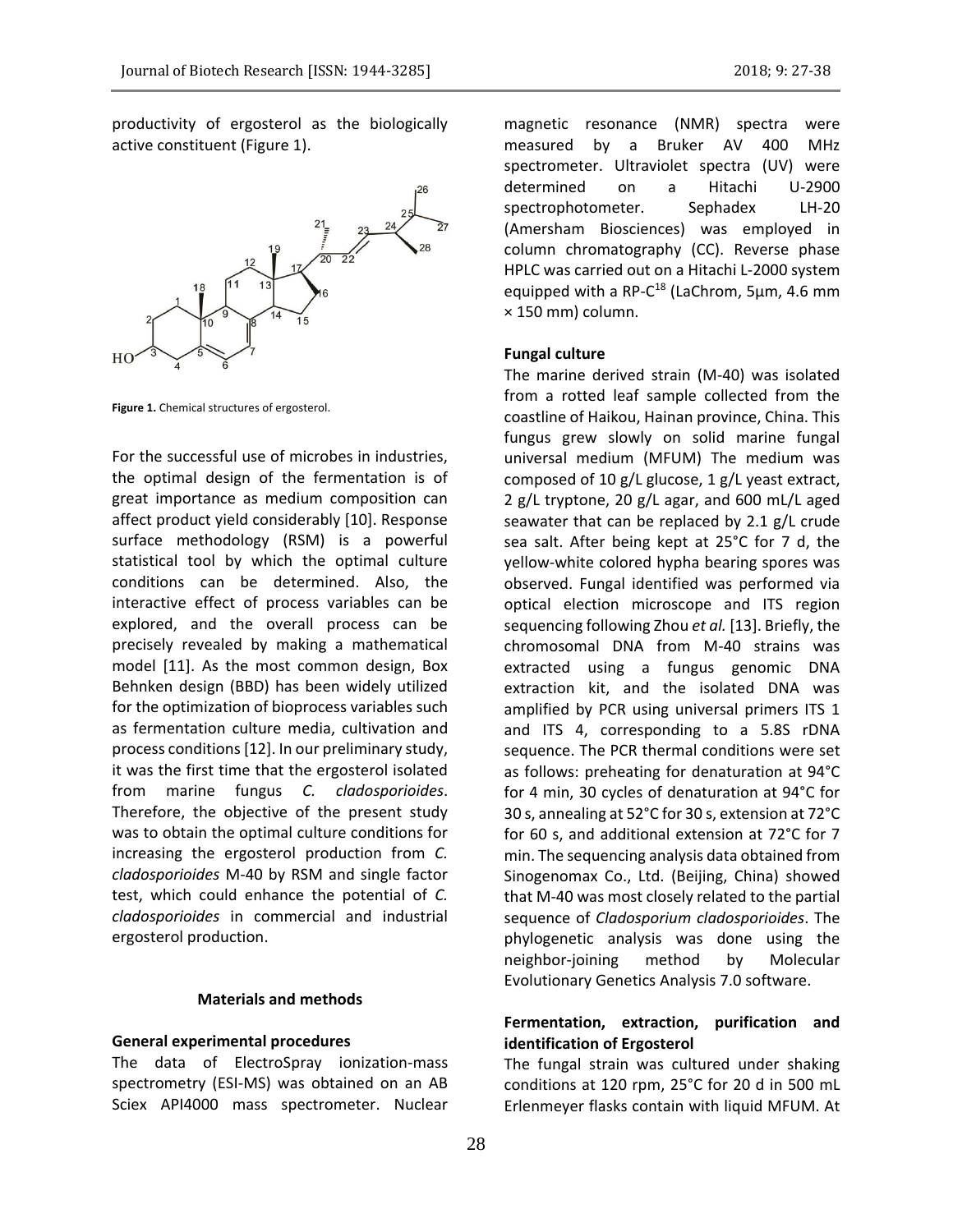harvest time, all broth culture (10 L) of each flask had been collected, then added to 1 L of MeOH for 24 h. Next, the mixture was filtered through four layers of gauze to separate supernatant and hyphae. The supernatant was extracted three times using ethyl acetate (AcOEt) and the extract was obtained by a rotary evaporator. Besides, the hyphae were extracted three times with 60% methanol. The methanol suspension was extracted three times with AcOEt to yield another EtOAc extract after removing the solvent under vacuum. Both EtOAc extracts (8.7 g) were applied to Sephadex LH-20 CC (120 cm × 3 cm i.d.) with 2 L petroleum ether/MeOH/  $CH_2Cl_2$  (2:1:1, v/v/v), and then recrystallized with MeOH/CH<sub>2</sub>Cl<sub>2</sub> to gain the compound 1 (80.2 mg) that was identified by spectroscopic methods.

# **Single factor experiment for ergosterol production and mycelial biomass**

For shake flask culture, this marine fungus *C. cladosporioides* M-40 was cultured on MFUM plate at 25°C for 7 d and about 7 mm diameter of plugs were inoculated into each 250 mL Erlenmeyer flask with 100 mL liquid MFUM (as a seed starting medium). After being cultured at 25°C, 150 rpm for 5 d, 2% (v/v) seed culture was inoculated into 100 mL different nutrient medium for single factor experiment.

The fungal growth medium was composed of defined amounts of carbohydrates, nitrogen, and inorganic salt sources. To investigate the influences of variability of media composition on the production of ergosterol, various carbohydrates, nitrogen, and inorganic salt supplements were used. Specifically, the same amounts (10 g/L) of carbohydrate supplements including cornmeal, maltose, lactose, glucose, soluble starch, and sucrose were chosen to replace glucose in the medium. Similarly, the influences of nitrogen and inorganic salt sources on the production of ergosterol were evaluated. Various organic nitrogen supplements (e.g. silkworm chrysalis power, bran, soybean flour, beef extract, peptone, and yeast extract) and inorganic salt source supplements (e.g. KH<sub>2</sub>PO<sub>4</sub>, K2HPO4, Na2HPO4, NaCl, KCl, and crude sea salt)

were used. Nitrogen supplements were individually added at 0.3% (w/v) concentration to replace original nitrogen source (1 g/L yeast extract, 2 g/L tryptone), and inorganic salt supplements were individually added at 0.21% (w/v) concentration to replace original aged seawater in MFUM. All fermentation experiments were run on a rotary shaker at 25°C and 120 rpm for 20 d.

To increase the production of ergosterol, the diverse culture factors were optimized when being cultured in a rotary shaker at 25°C and 120 rpm, including aged seawater concentration (0%, 20%, 40%, 60%, 80%, and 100%), the initial pH (6.0, 6.5, 7.0, 7.5, and 8.0) and fermentation time (5, 10, 15, 20, 25, and 30 d).

# **Experimental Design**

To achieve the efficient production of ergosterol, a central composite design (CCD) combined with RSM was employed to optimize the production of ergosterol by the marine fungus. Five parameters (i.e. the initial pH, fermentation time, sucrose concentration, bran concentration, and crude sea salt concentration) were selected as independent variables to investigate the effect on the ergosterol production. Design parameter levels were coded as +1 (high), 0 (central point), and -1 (low). A total of 46 combinations of variables were made to match a full quadratic formula model, including six replicates of the center points. The second-order polynomial formula (equation 1) was given as follow:

$$
Y=\beta_0+\sum_{j=1}^k\beta_jX_j+\sum_{j=1}^k\beta_{jj}X_j^2+\sum\ \sum_{i
$$

where, Y is dependent variable;  $X_i$  and  $X_i$  are the independent coded variables;  $β_0$ ,  $β_1$ ,  $β_{ii}$ , and  $β_{ij}$ are the intercept, linearity coefficient, square coefficient, and interaction coefficient, respectively; k is the number of variates and  $δ$  is the random error. The actual and coded levels of the independent variables applied the experimental design were shown in Table 1.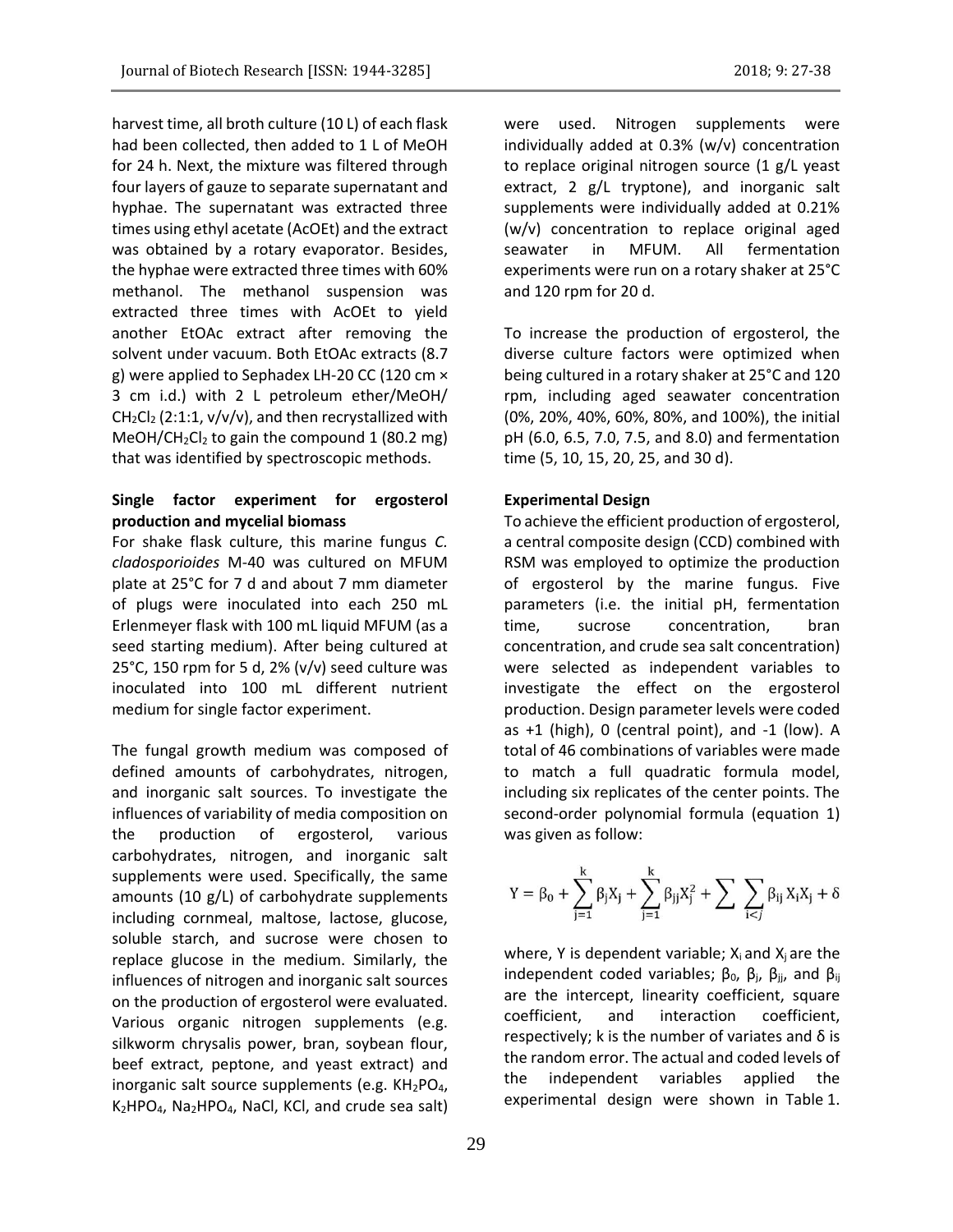|                |           |              | Factors                  |                       |                                 | Ergosterol $(mg/L)$ |           |          |
|----------------|-----------|--------------|--------------------------|-----------------------|---------------------------------|---------------------|-----------|----------|
| Run            | $X_1$     | $X_2$ (Time, | X <sub>3</sub> (Sucrose, | X <sub>4</sub> (Bran, | X <sub>5</sub> (Crude sea salt, | observed            | predicted |          |
|                | (pH)      | d)           | g/L)                     | g/L)                  | g/L)                            |                     |           | Residual |
| 22             | $-1(7.0)$ | $-1(20)$     | 0(10)                    | 0(3)                  | 0(7.0)                          | 285.42              | 283.91    | 1.51     |
| 42             | 1(8.0)    | $-1(20)$     | 0(10)                    | 0(3)                  | 0(7.0)                          | 274.17              | 267.06    | 7.11     |
| 21             | $-1(7.0)$ | 1(30)        | 0(10)                    | 0(3)                  | 0(7.0)                          | 281.30              | 284.75    | $-3.45$  |
| 14             | 1(8.0)    | 1(30)        | 0(10)                    | 0(3)                  | 0(7.0)                          | 296.10              | 293.96    | 2.15     |
| 18             | 0(7.5)    | 0(25)        | $-1(8)$                  | $-1(1)$               | 0(7.0)                          | 243.05              | 249.98    | $-6.94$  |
| 44             | 0(7.5)    | 0(25)        | 1(12)                    | $-1(1)$               | 0(7.0)                          | 249.29              | 255.32    | $-6.03$  |
| 5              | 0(7.5)    | 0(25)        | $-1(8)$                  | 1(5)                  | 0(7.0)                          | 332.13              | 330.64    | 1.49     |
| 3              | 0(7.5)    | 0(25)        | 1(12)                    | 1(5)                  | 0(7.0)                          | 340.67              | 338.27    | 2.39     |
| 13             | 0(7.5)    | $-1(20)$     | 0(10)                    | 0(3)                  | $-1(3.5)$                       | 160.83              | 160.39    | 0.44     |
| 32             | 0(7.5)    | 1(30)        | 0(10)                    | 0(3)                  | $-1(3.5)$                       | 170.48              | 172.15    | $-1.66$  |
| 25             | 0(7.5)    | $-1(20)$     | 0(10)                    | 0(3)                  | 1(10.5)                         | 231.43              | 233.05    | $-1.61$  |
| 19             | 0(7.5)    | 1(30)        | 0(10)                    | 0(3)                  | 1(10.5)                         | 245.32              | 249.04    | $-3.72$  |
| 41             | $-1(7.0)$ | 0(25)        | $-1(8)$                  | 0(3)                  | 0(7.0)                          | 296.62              | 295.45    | 1.17     |
| $\overline{4}$ | 1(8.0)    | 0(25)        | $-1(8)$                  | 0(3)                  | 0(7.0)                          | 286.54              | 292.61    | $-6.07$  |
| 38             | $-1(7.0)$ | 0(25)        | 1(12)                    | 0(3)                  | 0(7.0)                          | 305.63              | 302.91    | 2.72     |
| 36             | 1(8.0)    | 0(25)        | 1(12)                    | 0(3)                  | 0(7.0)                          | 293.58              | 298.11    | $-4.52$  |
| 28             | 0(7.5)    | 0(25)        | 0(10)                    | $-1(1)$               | $-1(3.5)$                       | 142.90              | 129.78    | 13.12    |
| 10             | 0(7.5)    | 0(25)        | 0(10)                    | 1(5)                  | $-1(3.5)$                       | 195.14              | 200.03    | $-4.88$  |
| 27             | 0(7.5)    | 0(25)        | 0(10)                    | $-1(1)$               | 1(10.5)                         | 205.64              | 192.99    | 12.64    |
| 34             | 0(7.5)    | 0(25)        | 0(10)                    | 1(5)                  | 1(10.5)                         | 281.01              | 286.37    | $-5.36$  |
| 33             | 0(7.5)    | $-1(20)$     | $-1(8)$                  | 0(3)                  | 0(7.0)                          | 287.08              | 285.53    | 1.55     |
| 16             | 0(7.5)    | 1(30)        | $-1(8)$                  | 0(3)                  | 0(7.0)                          | 304.30              | 297.82    | 6.48     |
| 45             | 0(7.5)    | $-1(20)$     | 1(12)                    | 0(3)                  | 0(7.0)                          | 291.40              | 290.43    | 0.97     |
| $\sqrt{2}$     | 0(7.5)    | 1(30)        | 1(12)                    | 0(3)                  | 0(7.0)                          | 311.79              | 305.89    | 5.90     |
| 23             | $-1(7.0)$ | 0(25)        | 0(10)                    | $-1(1)$               | 0(7.0)                          | 245.46              | 249.33    | $-3.86$  |
| 35             | 1(8.0)    | 0(25)        | 0(10)                    | $-1(1)$               | 0(7.0)                          | 233.19              | 230.98    | 2.21     |
| 37             | $-1(7.0)$ | 0(25)        | 0(10)                    | 1(5)                  | 0(7.0)                          | 319.00              | 316.60    | 2.40     |
| $\tau$         | 1(8.0)    | 0(25)        | 0(10)                    | 1(5)                  | 0(7.0)                          | 335.80              | 327.32    | 8.48     |
| 20             | 0(7.5)    | 0(25)        | $-1(8)$                  | 0(3)                  | $-1(3.5)$                       | 177.47              | 178.29    | $-0.82$  |
| 26             | 0(7.5)    | 0(25)        | 1(12)                    | 0(3)                  | $-1(3.5)$                       | 181.24              | 183.94    | $-2.70$  |
| 12             | 0(7.5)    | 0(25)        | $-1(8)$                  | 0(3)                  | 1(10.5)                         | 255.38              | 252.24    | 3.14     |
| 11             | 0(7.5)    | 0(25)        | 1(12)                    | 0(3)                  | 1(10.5)                         | 260.81              | 259.55    | 1.26     |
| 24             | $-1(7.0)$ | 0(25)        | 0(10)                    | 0(3)                  | $-1(3.5)$                       | 170.23              | 169.76    | 0.48     |
| 39             | 1(8.0)    | 0(25)        | 0(10)                    | 0(3)                  | $-1(3.5)$                       | 163.53              | 167.49    | $-3.96$  |
| 46             | $-1(7.0)$ | 0(25)        | 0(10)                    | 0(3)                  | 1(10.5)                         | 245.12              | 246.08    | $-0.96$  |
| 40             | 1(8.0)    | 0(25)        | 0(10)                    | 0(3)                  | 1(10.5)                         | 235.32              | 240.71    | $-5.40$  |
| 6              | 0(7.5)    | $-1(20)$     | 0(10)                    | $-1(1)$               | 0(7.0)                          | 225.46              | 232.10    | $-6.64$  |
| $\mathbf{1}$   | 0(7.5)    | 1(30)        | 0(10)                    | $-1(1)$               | 0(7.0)                          | 238.99              | 243.50    | $-4.50$  |
| 9              | 0(7.5)    | $-1(20)$     | 0(10)                    | 1(5)                  | 0(7.0)                          | 308.11              | 311.43    | $-3.33$  |
| 15             | 0(7.5)    | 1(30)        | 0(10)                    | 1(5)                  | 0(7.0)                          | 326.59              | 327.78    | $-1.19$  |
| 43             | 0(7.5)    | 0(25)        | 0(10)                    | 0(3)                  | 0(7.0)                          | 330.22              | 338.24    | $-8.03$  |
| 17             | 0(7.5)    | 0(25)        | 0(10)                    | 0(3)                  | 0(7.0)                          | 351.52              | 338.24    | 13.28    |
| 8              | 0(7.5)    | 0(25)        | 0(10)                    | 0(3)                  | 0(7.0)                          | 331.98              | 338.24    | $-6.26$  |
| 30             | 0(7.5)    | 0(25)        | 0(10)                    | 0(3)                  | 0(7.0)                          | 338.87              | 338.24    | 0.63     |
| 31             | 0(7.5)    | 0(25)        | 0(10)                    | 0(3)                  | 0(7.0)                          | 349.31              | 338.24    | 11.07    |
| 29             | 0(7.5)    | 0(25)        | 0(10)                    | 0(3)                  | 0(7.0)                          | 327.56              | 338.24    | $-10.69$ |

| Table 1. The design and results of the central point design for the ergosterol production. |  |  |
|--------------------------------------------------------------------------------------------|--|--|
|--------------------------------------------------------------------------------------------|--|--|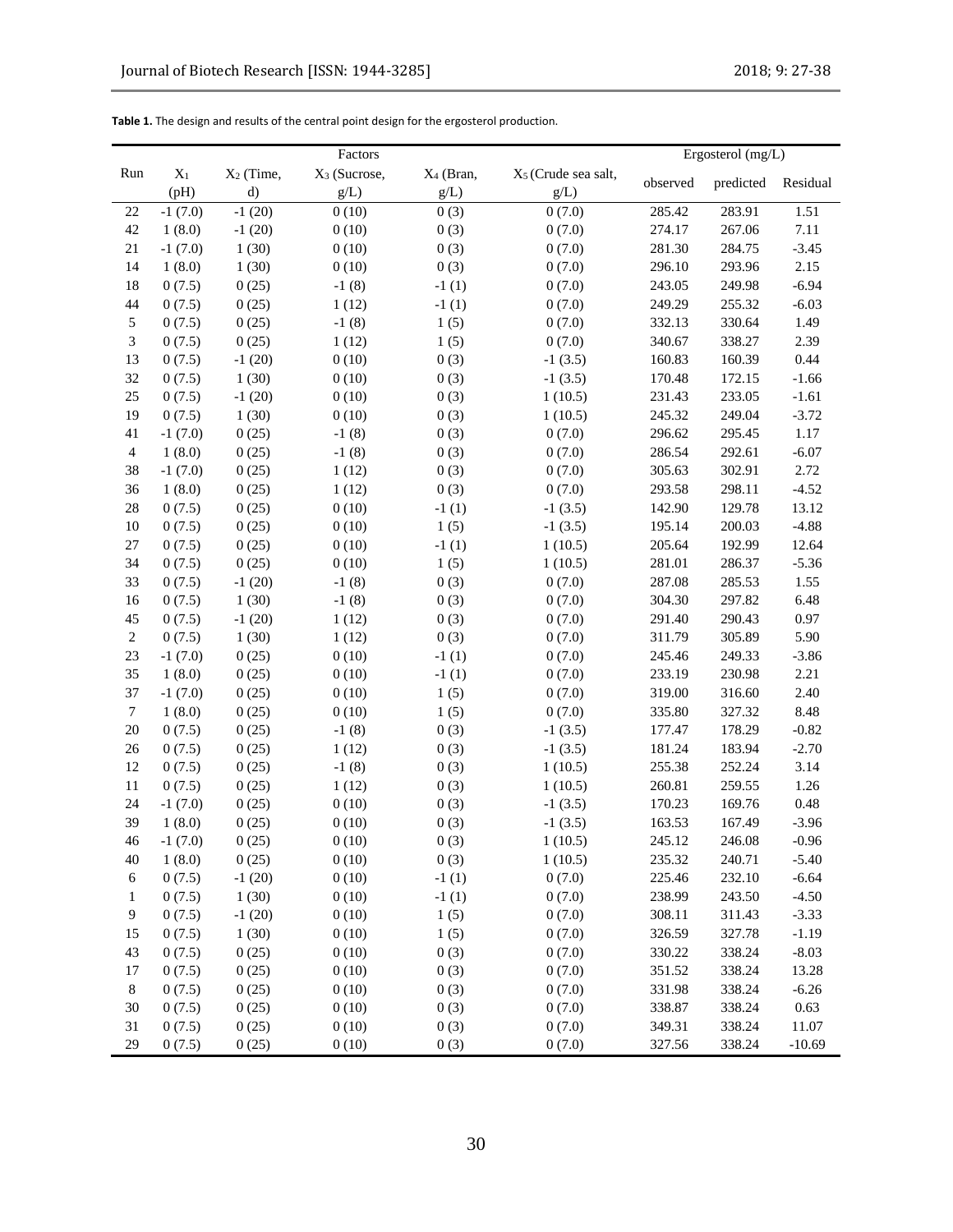The experimental design result and estimation of predicted responses were evaluated utilizing

Design-Expert 8.05b procedure (State-Ease, Inc., Minneapolis, MN, USA). Analysis of variance (ANOVA) was implemented to determine and simulate the optimum culture conditions for production of ergosterol.

### **Quantification of ergosterol**

After fermentation, 10 mL of MeOH was added to each flask and the broth culture (100 mL) was filtered through four layers of gauze to separate supernatant and hyphae. The filtrate was extracted three times using 150 mL CHCl<sub>3</sub>, and the crude CHCl<sub>3</sub> extract was acquired after removing the solvent under vacuum. The hyphae were dried and weighed in order to determine the fungal mycelial biomass. While the dried hyphae were extracted with 60% methanol, the suspension of methanol solution was extracted three times with CHCl<sub>3</sub> to yield another CHCl<sub>3</sub> extract under vacuum. The ergosterol content in crude extract was measured by HPLC RP-18 (column temperature: 35°C; injection volume: 10 µL; flow rate: 1.0 mL/min). The composition of the mobile phase was kept constant ("isocratic elution mode"), and consisted of acetonitrile (A, 85%) and ultra water (B, 15%); the ultraviolet detector was set at 245 nm for acquiring chromatograms. The retention time of ergosterol was about 12.89 minutes (Figure 2).

### **Statistical analysis**

All the experiments were conducted in triplicate and the data were determined by mean  $\pm$ standard deviation (SD) (n=3). Statistical significance was determined based on a one-way ANOVA. Significant difference was determined when  $p$  was  $< 0.05$ .

### **Results**

# **Ergosterol producing marine fungus identification**

Generally, the strain M-40 colonies appeared grey-yellow on MFUM plates in 7 d and grew to 10–20 mm diameter on MFUM plates, with

reverse tawny color and white margins (Figure 3a). A majority of the mycelia existed in the substratum, and the hyphae were sparse, unbranched and septate, with numerous conidia catenated in long branched chains (Figure 3b). According to the above morphological characteristics, this strain of fungus was preliminary identified as *Cladosporium. sp* [14]. Subsequently, the fungus was identified based on a molecular biological protocol of the internal transcribed spacer (ITS1-5.8S-ITS4) region analysis. The ITS sequence (560 bp, GenBank accession number: F08U01PD015) exhibited exceed 99% homology to one *Cladosporium cladosporioides* sequences (GenBank accession number: AY291273.1). Therefore, the fungal strain was finally identified as *C. cladosporioides*. (Figure 3c and 3d). The strain M-40 is now preserved at the Hainan Provincial Key Laboratory of Tropical Medicine, Hainan Medical College.



**Figure 2.** HPLC analysis and culture optimization of ergosterol producing *C. cladosporioides* M-40 strain: (a) the fermented broth of M-40 stain by HPLC; (b) Standard substance of ergosterol by HPLC. The peak heights are normalized to the height of the standard.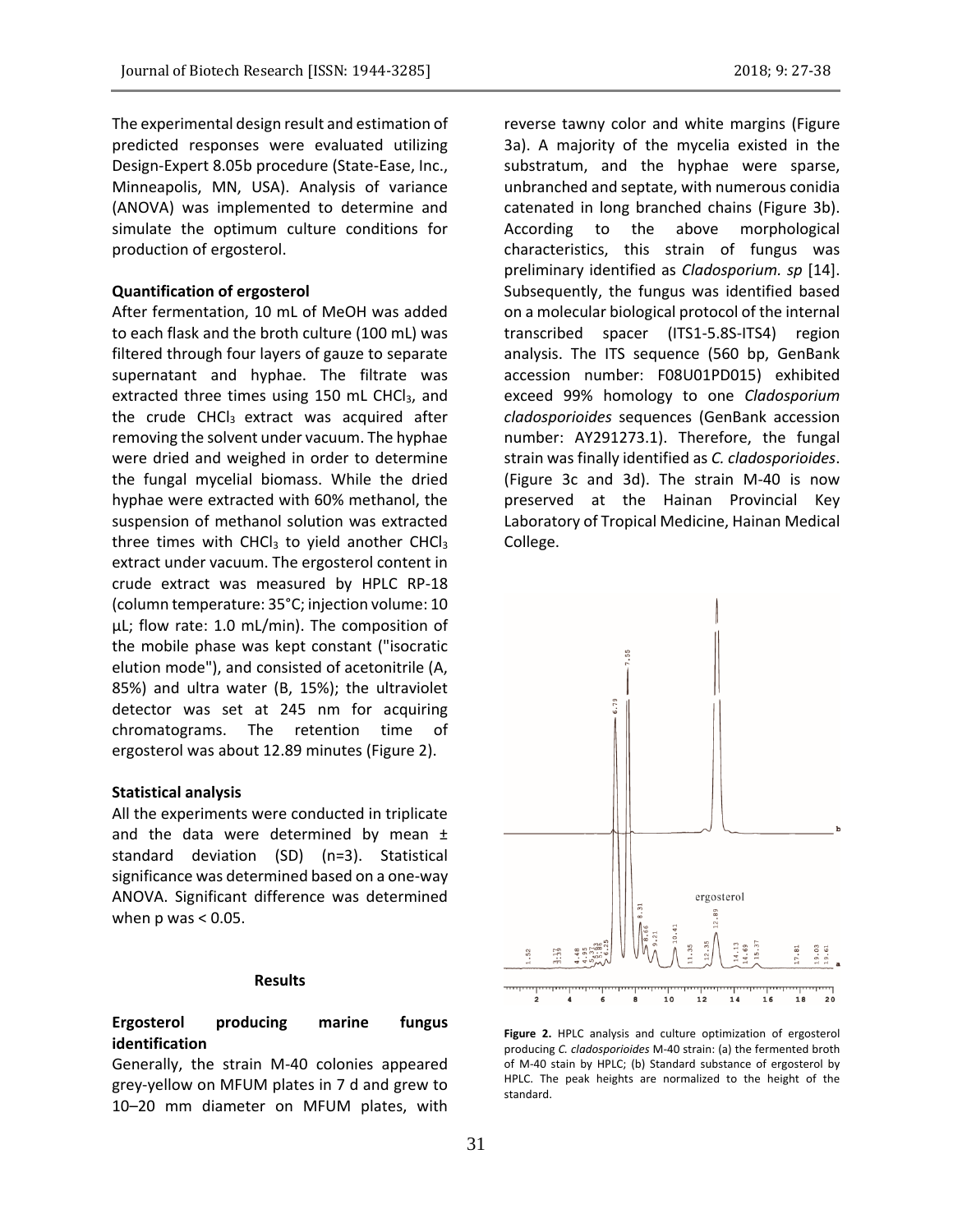

**Figure 3.** Ergosterol producing marine fungus M-40 isolated from the coastline of Haikou: (a) and (b) represented the marine fungus M-40 of colonial morphology and micrographic characteristics (×400) respectively; (c) PCR product of ITS rDNA sequence of strain; (d) phylogenetic tree constructed by the program neighbor-joining (NJ) based on ITS1-5.8S-ITS2 sequences of ergosterol producing marine fungus. Bootstrap values (1,000 tree interactions) are indicated at the nodes.

### **Identification of ergosterol**

Compound 1: The compound 1 was obtained as an achromatous acicular crystal with a molecular formula of  $C_{28}H_{44}O$  (Mw 396.66). The <sup>1</sup>H- and <sup>13</sup>C-NMR spectroscopic data of the compound 1 in CDCl<sub>3</sub> was listed as follows:  ${}^{1}$ H-NMR (400 MHz, CDCl3): δ 5.57 (1H, d, J = 6.2 Hz, H-6), 5.38 (1H, d = 6.2 Hz, H-7), 5.16 (1H, dd, J = 15.5, 8.0 Hz, H-22), 5.20 (1H, dd, J = 15.5, 6.8 Hz, H-23), 3.64 (1H, m, H-3), 2.03 (1H, m, H-20), 0.63(3H, s, H-18), 0.93 (3H, s, H-19), 1.03 (3H, d, J = 6.5 Hz, H-21), 0.81 (3H, d, J = 6.8 Hz, H-26), 0.83 (3H, d, J = 6.8 Hz, H-27), 0.91 (3H, d, J = 6.8 Hz, H-28).  $^{13}$ C-NMR (100 MHz, CDCl3): δ140.3 (C-8), 138.8 (C-5), 134.5 (C-22), 130.9 (C-23), 118.4 (C-6), 115.3 (C-7), 69.4 (C-3), 54.7 (C-17), 53.5 (C-14), 45.2 (C-9), 41.8 (C-24), 41.8 (C-13), 39.4 (C-20), 38.1 (C-12), 37.3 (C-1), 36.0 (C-10), 39.7 (C-4), 32. 0 (C-25), 31.0 (C-2), 27.3 (C-16), 22.0 (C-15), 20.1 (C-21),

published [15], compound 1 was identified as ergosterol (Figure 1). **The effect of single factor test for ergosterol production and mycelial biomass**

20.1 (C-11), 18.5 (C-27), 18.6 (C-26), 16.6 (C-28), 15.3 (C-19), 11.0 (C-18). Compared with the data

Figure 4 showed the results of single factor experiment. The ergosterol production reached the highest value of 242.56  $\pm$  24.23 mg/L, when the aged seawater concentration was 20%. The mycelia yield increased with increasing aged seawater content, and the highest yield was obtained when using 100% aged seawater (Figure 4a). The data in figure 2b indicate that the mycelial biomass had the highest productivity at pH 6.5, while the maximum ergosterol yield was acquired at pH 7.5. As shown in figure 4c, the ergosterol was produced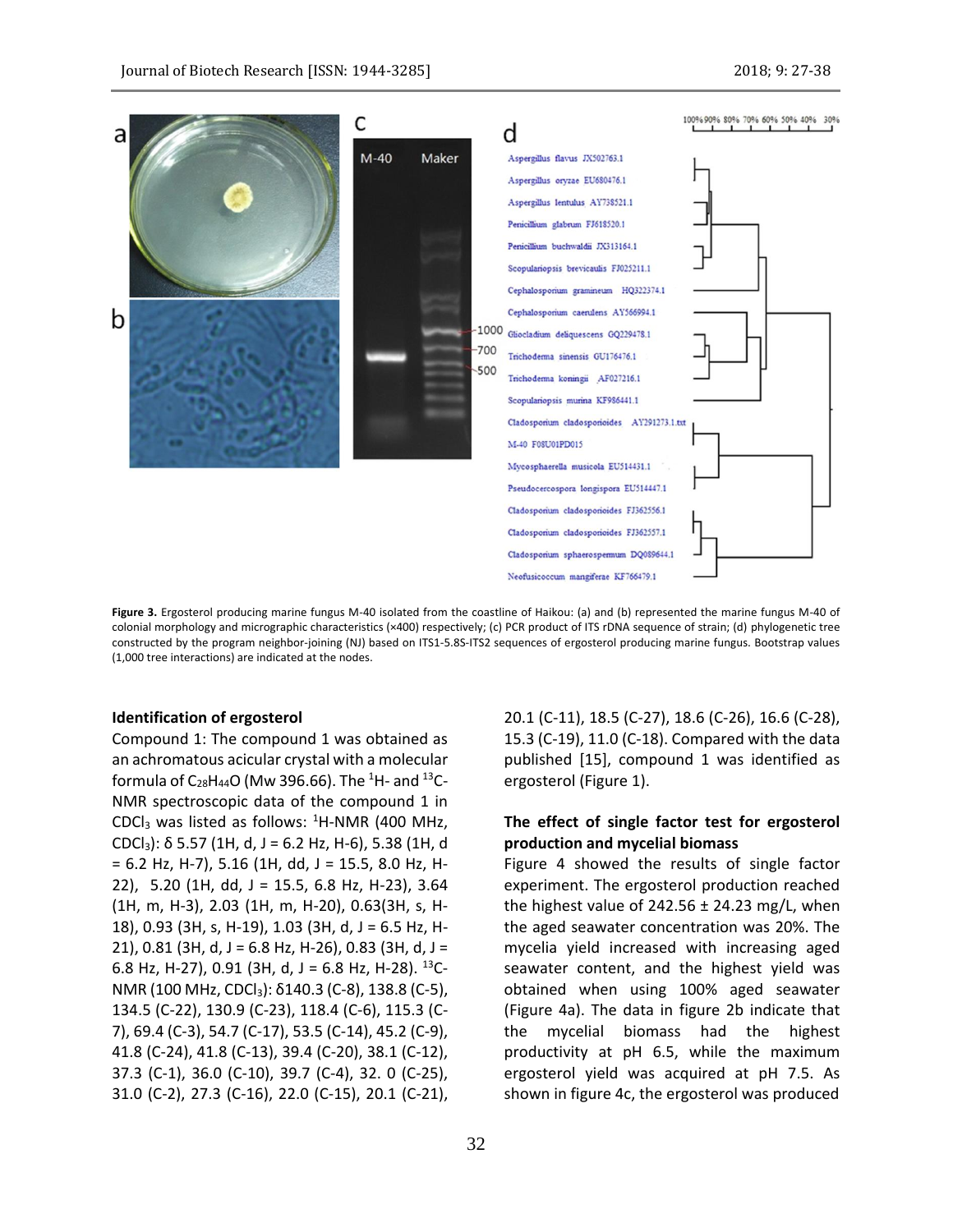

**Figure 4.** Effects of nutrient and fermentation factors on ergosterol production and mycelial biomass by *C. cladosporioides* M-40. (a) Effect of initial aged seawater concentration on ergosterol production and mycelial biomass. (b) Effect of initial pH values on ergosterol production and mycelial biomass. (c) Effect of fermentation time on ergosterol production and mycelial biomass. (d) Effect of carbon sources on ergosterol production and mycelial biomass. (e) Effect of nitrogen sources on ergosterol production and mycelial biomass. (f) Effect of inorganic source on ergosterol production and mycelial biomass. All experiments are done by changing one independent variable while fixing others at certain levels.

by *C. cladosporioides* M-40 on the fifth day and the production reached the maximum (95.31  $\pm$ 11.98 mg/L) on the 25th day. However, the mycelia yield increased with increasing fermentation time. When the sucrose and bran as the sources of carbon and nitrogen respectively, both ergosterol production and

mycelia yield were achieved the highest values (Figure 4d and 4e). Although crude sea salt was found to be the optimal inorganic salts source for ergosterol production, mycelia yield achieved the highest value when NaCl was used as the inorganic salt source (Figure 4f).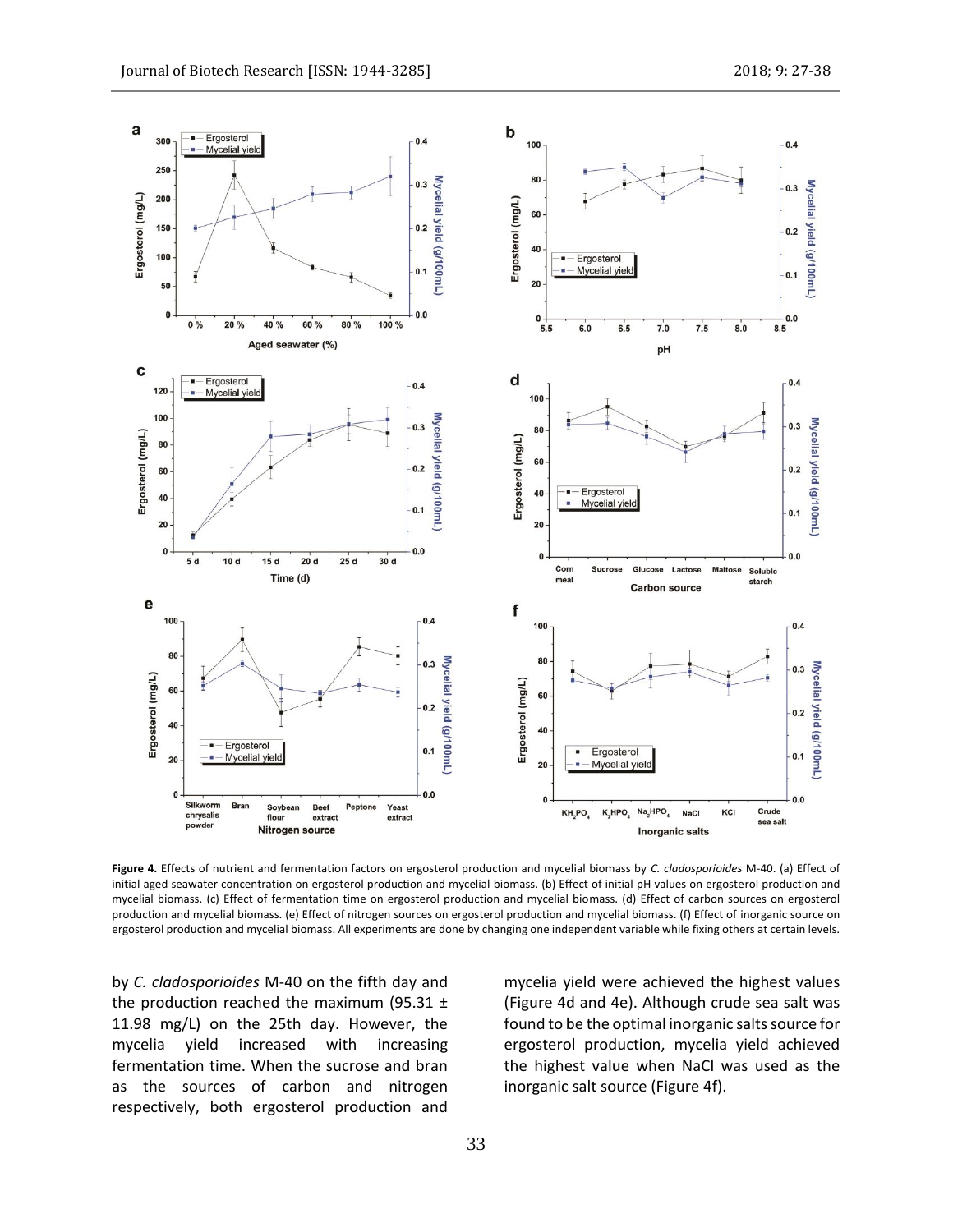| Source                         | Sum of Squares | df | Mean Square | F Value  | p-value<br>Prob > F | Significance    |
|--------------------------------|----------------|----|-------------|----------|---------------------|-----------------|
| Model                          | 150086.3       | 20 | 7504.317    | 127.7409 | < 0.0001            | significant     |
| $X_1$ -pH                      | 58.3811        | 1  | 58.3811     | 0.9938   | 0.3284              |                 |
| $X_2$ -Time                    | 769.7712       | 1  | 769.7712    | 13.1033  | 0.0013              |                 |
| $X_3$ -Sucrose                 | 168.0394       | 1  | 168.0394    | 2.8604   | 0.1032              |                 |
| $X_4$ -Bran                    | 26770.11       | 1  | 26770.11    | 455.6895 | < 0.0001            |                 |
| X <sub>5</sub> -Crude sea salt | 22364.53       | 1  | 22364.53    | 380.6962 | < 0.0001            |                 |
| $X_1 X_2$                      | 169.6637       | 1  | 169.6637    | 2.8881   | 0.1016              |                 |
| $X_1 X_3$                      | 0.9575         | 1  | 0.957462    | 0.0163   | 0.8994              |                 |
| $X_1 X_4$                      | 211.1645       | 1  | 211.1645    | 3.5945   | 0.0696              |                 |
| $X_1 X_5$                      | 2.39941        | 1  | 2.39941     | 0.0408   | 0.8415              |                 |
| $X_2 X_3$                      | 2.49780        | 1  | 2.4980      | 0.0425   | 0.8383              |                 |
| $X_2 X_4$                      | 6.1454         | 1  | 6.1454      | 0.1046   | 0.7491              |                 |
| $X_2 X_5$                      | 4.4880         | 1  | 4.4880      | 0.0767   | 0.7845              |                 |
| $X_3 X_4$                      | 1.3110         | 1  | 1.3110      | 0.0223   | 0.8824              |                 |
| $X_3 X_5$                      | 0.6872         | 1  | 0.6872      | 0.0117   | 0.9147              |                 |
| $X_4 X_5$                      | 133.7492       | 1  | 133.7492    | 2.2767   | 0.1439              |                 |
| $X_1^2$                        | 6238.384       | 1  | 6238.384    | 106.1918 | < 0.0001            |                 |
| $X_2{}^2$                      | 7384.597       | 1  | 7384.597    | 125.703  | < 0.0001            |                 |
| $X_3{}^2$                      | 1769.473       | 1  | 1769.473    | 30.1205  | < 0.0001            |                 |
| $\mathbf{X}_4{}^2$             | 8092.492       | 1  | 8092.492    | 137.753  | < 0.0001            |                 |
| $X_5{}^2$                      | 97135.54       | 1  | 97135.54    | 1653.472 | < 0.0001            |                 |
| Residual                       | 1468.66        | 25 | 58.7464     |          |                     |                 |
| Lack of Fit                    | 951.5778       | 20 | 47.5789     | 0.46     | 0.9019              | not significant |
| Pure Error                     | 2.8797         | 5  | 0.5759      |          |                     |                 |
| $R^2$                          | 0.9903         |    |             |          |                     |                 |
| Adj $R^2$                      | 0.9826         |    |             |          |                     |                 |
| Pred $\mathbb{R}^2$            | 0.9700         |    |             |          |                     |                 |
| <b>Adeq Precision</b>          | 40.2583        |    |             |          |                     |                 |

**Table 2.** ANOVA of the response surface quadratic model for the ergosterol production.

# **Statistical mathematical optimization of ergosterol production by** *C. cladosporioides* **M-40**

In this study, we found that fermentation time, initial pH, sucrose concentration, bran concentration, and crude sea salt concentration were five important parameters for ergosterol production. Therefore, CCD was employed to determine the optimal levels of the five selected parameters. As per the experimental data from CCD (Table 1), a second-order polynomial equation (equation 2) was obtained for ergosterol production:

 $Y = +338.24 - 1.91X_1 + 6.94X_2 + 3.24X_3 + 40.90X_4$ + 37.39 $X_5$  + 6.51 $X_1X_2$  - 0.49 $X_1X_3$  + 7.27 $X_1X_4$  - $0.77X_1X_5 + 0.79X_2X_3 + 1.24X_2X_4 + 1.06X_2X_5 +$  $0.57X_3X_4 + 0.41X_3X_5 + 5.78X_4X_5 - 26.74X_1^2$  - $29.09X_2^2 - 14.24X_3^2 - 30.45X_4^2 - 105.50X_5^2$ 

where, Y is the production of ergosterol (mg/L);  $X_1$  is the initial pH of culture medium;  $X_2$  is the culture time (d);  $X_3$  is the sucrose concentration  $(g/L)$ ;  $X_4$  is the bran concentration  $(g/L)$ ; and  $X_5$  is the crude sea salt concentration (g/L).

The statistical model data of ANOVA were summarized in Table 2. The value of Adj. $R^2$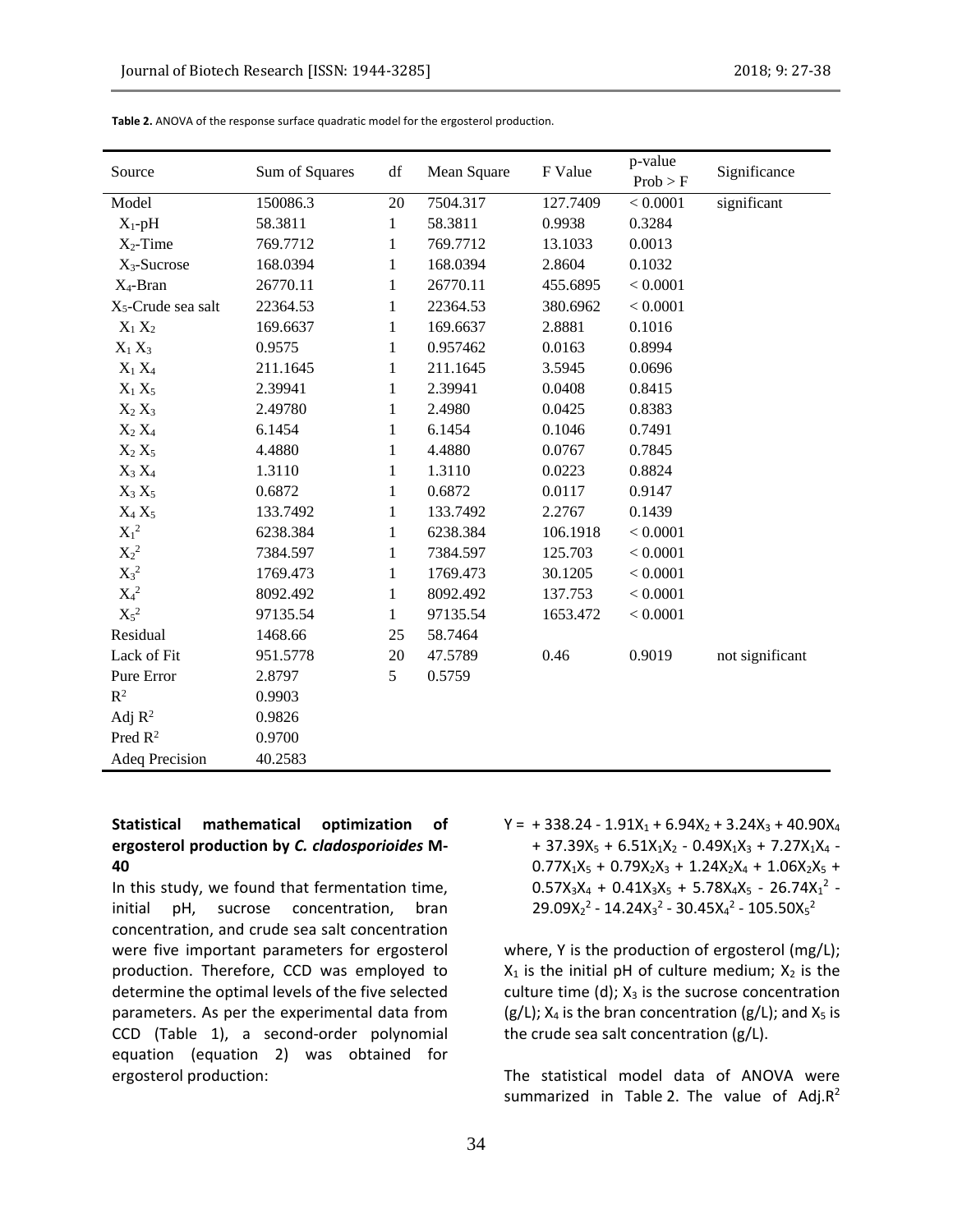

**Figure 5.** Response surfaces plots for the ergosterol production by *C. cladosporioides* M-40: (a) varying the fermentation time and the initial of pH; (b) varying the initial of pH and the concentration of sucrose; (c) varying the initial of pH and the concentration of bran; (d) varying the initial of pH and the concentration of crude sea salt; (e) varying the fermentation time and the concentration of sucrose; (f) varying the fermentation time and the concentration of bran; (g) varying the fermentation time and the concentration of crude sea salt; (h) varying the fermentation the concentration of sucrose and bran; (i) varying the fermentation the concentration of sucrose and crude sea salt; (j) varying the fermentation the concentration of bran and crude sea salt.

 $(0.9826)$  and the value of  $R^2$  (0.9903) indicated that most of the variability could be wellexplained by our model and there was a high correlation between the predicted and the experimental values in the model. Also, the Pred. $R^2$  of 0.9700 was in good agreement with the Adj. $R^2$  of 0.9826. Besides, "Adeq Precision" detects the signal-to-noise ratio, which is reliable when it is bigger than 4. The ratio of 40.26 revealed a reliable signal and proved again that our model design was fitted. The model F-value of 127.74 means a high reliability of the experiment. The lack of fit F-value of 0.46 implied that the mode could be desirably predicted through the variation. Considering that the low P-value ( $P < 0.05$ ) implies a highly significant level of model terms, the linear terms

of  $X_2$ ,  $X_4$ , and  $X_5$ , and quadratic terms of  $X_1^2$ ,  $X_2^2$ ,  $X_3^2$ ,  $X_4^2$ , and  $X_5^2$  are significant.

The response surface curves in figure 5 demonstrated the regression model for ergosterol production by the marine fungus *C. cladosporioides* M-40, which explained the interaction of five variables and determined the optimal level of each variable for the maximum response. The shape of all the 3-dimensional surfaces in figure 5 shows obvious interactions among the parameters. Specifically, the dome shape of the plots in figure 5 (a, b, and e) illustrated that there were shared interactions between pH and time, pH and sucrose concentration, time and sucrose concentration. However, in the response surfaces of figure 5 (c,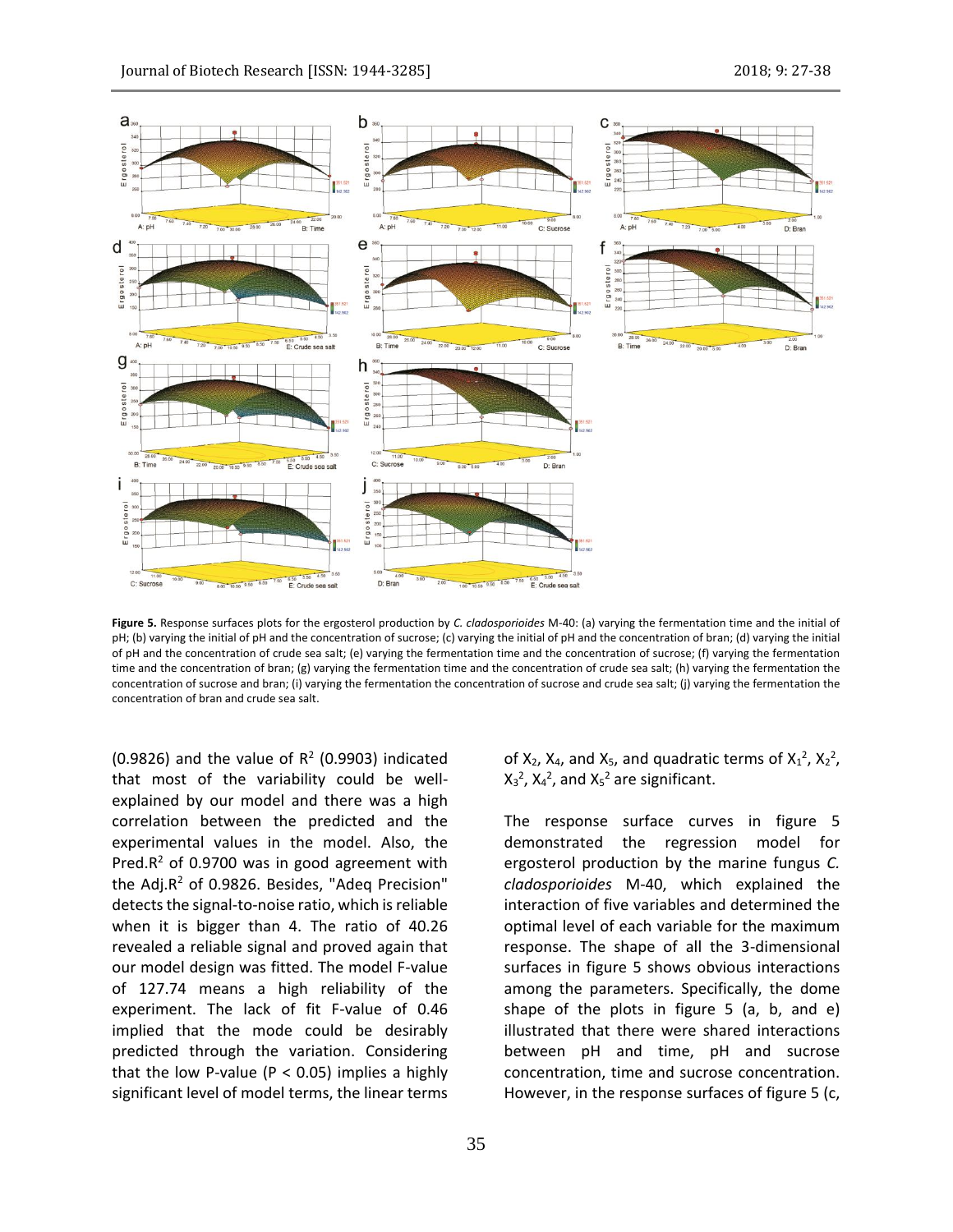d, f, g, h, i, and j), there were obvious interactions among the parameters investigated. In addition, 2-dimensional contour plot is the visual description of the regression equation and helps to understand the interactions among selected parameters [16]. Each contour curve indicates an unlimited number of combinations of the two test parameters. The elliptical contour plots in figure 5 (d, g, i, and j) indicated striking significant interactions among selected factors, while the circular contour plots of the response surfaces in figure 5 (a, b, and e) suggested that the interactions among selected factors were negligible. The hyperbolic contour plot for the interaction between initial pH and concentration of bran, time and the concentration of bran, as well as the concentration of sucrose and bran in figure 5 (c, f, and h) indicated that the center was neither a maximum nor a minimum point.

The optimum values of the five factors selected variables for the fermentation process were obtained by solving equation 2 using the Design-Expert software package. The optimum culture conditions of the ergosterol production by *C. cladosporioides* M-40 were statistically predicted as follows: fermentation time, 25.7 d; pH, 7.54; sucrose, 10.27 g/L; bran, 4.41 g/L; crude sea salt, 7.69 g/L (or salinity 7.69 ‰). Under this optimal condition, the predicted ergosterol production was 356.98 mg/L, that was a 4.28-fold increase compared to that using the original conditions.

### **Discussion**

Genus Cladosporium is known as produced of a series of Cladosporols secondary metabolites [17]. In this research, ergosterol was first isolated from the marine fungus *C. cladosporioides* M-40 with high productivity of ergosterol. Meanwhile, our experimental data illustrate that optimization of fermentation conditions is a reproducible and non-expensive way to attain the provitamin  $D_2$ , ergosterol.

In single factor experiment, overall, the result shown in figure 4 demonstrated that the ergosterol yield was proportional to the cellular mass. However, the proportionality was significantly disturbed by the salinity concentration – the addition of seawater at 20% remarkably promoted ergosterol yield but not cellular growth. On the other hand, the addition of seawater at 40% or more even decreased the production yield. Hence, the salinity played a key role in the production of ergosterol by *C. cladosporioides* M-40 fermentation. This reason is that salinity can influence the secondary metabolites of marine-derived fungi, compared to the terrestrial fungi [18]. Besides, due to the residential characteristic environments for marine fungi, they grow up more slowly compared to terrestrial fungi, and thus the production of secondary metabolites reached the maximum in 20 to 30 d [18, 19]. During the process of fermentation, the nutrients can be gradually used in the medium, which would influence the fungi physiology and bring about accumulated secondary metabolites. These nutrients also have an important effect on the metabolic activity of fungal cells. Such as Tan *et al.* [20] reported that sucrose can facilitate the production of ergosterol by *Saccharomyces cerevisiae*. Bran was found to be the optimum nitrogen source for *C. cladosporioides* M-40 fermentation. A similar result was reported by Shang *et al.* [21] who found that bran could support the maximum ergosterol production by *S. cerevisiae*.

Secondary metabolite formation in fungi is a complex process usually linked with cellular differentiation and morphological development. Many genes and physiological mechanisms are influenced by chemical and physical environmental factors. Several common means of improving secondary metabolite yield include the screening of highly productive strains, the optimization of cultivation conditions, and the overexpression of genes by gene mutation or recombination [22]. We selected this highyielding ergosterol producing marine fungus *C. cladosporioides* M-40 via screening various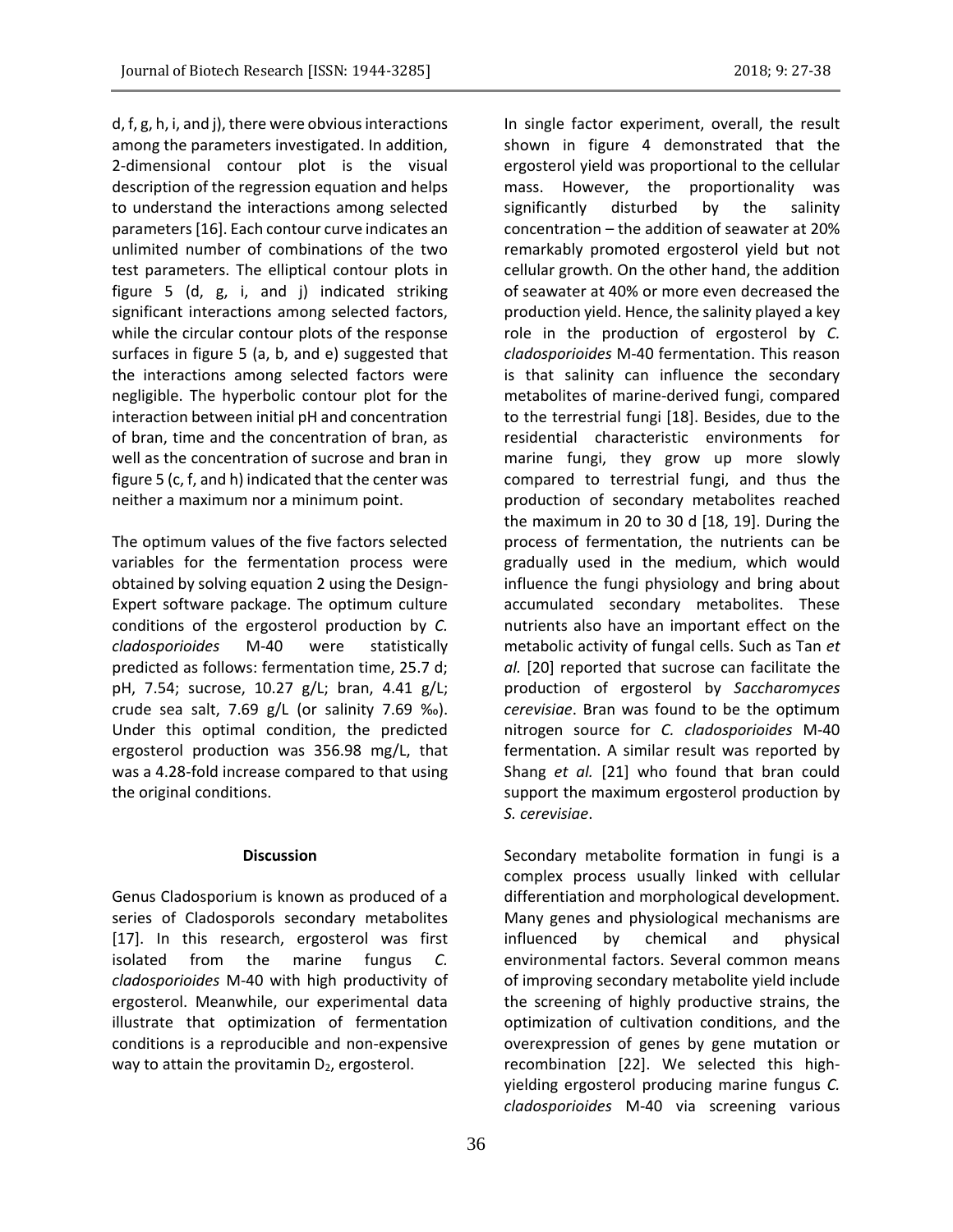marine fungi, which ergosterol production could statistically predict reached to 356.98 mg/L through optimized five factors that affect ergosterol production based on MFUM medium. The *C. cladosporioides* M-40 produced ergosterol was inferior to other recombinant commercial ergosterol producing strains *S. cerevisiae* [21, 23]. However, its yield was superior to some wild types ergosterol producing strains *S. cerevisiae* [24]. Hence, further research might be required through metabolic engineering and directed mutations to explore the molecular regulation mechanism of the marine fungus *C. cladosporioides* M-40.

In short, the newly isolated marine fungus *Cladosporium cladosporioides* M-40 was identified using phenotypic and molecular approach. The structure of ergosterol was established by extensive spectroscopic analysis. Production of ergosterol was calculated through HPLC quantitatively. The optimum culture conditions were: modified MFUM in 100 mL/250 mL flasks; initial pH 7.54; sucrose, 10.27 g/L; bran, 4.41 g/L; crude sea salt, 7.69 g/L (or salinity 7.69 ‰); culture time 25.7 days; temperature 25°C; rotary shake at 120 rpm. under such conditions the production of ergosterol increased to 356.976 mg/L, which was 4.28-fold increasing of production comparing to its prior fermentation. Further research might be required through metabolic engineering and directed mutations to explore the molecular regulation mechanism of *C. cladosporioides* M-40.

#### **Reference**

- 1. Munn AL, Heese-Peck A, Stevenson BJ, Pichler H, Riezman H. 1999. Specific sterols required for the internalization step of endocytosis in yeast. Molecular biology of the cell. 10(11):3943-3957.
- 2. Sturley SL. 2000. Conservation of eukaryotic sterol homeostasis: new insights from studies in budding yeast. Biochimica et biophysica acta. 1529(1-3):155-163.
- 3. Kato M, Wickner W. 2001. Ergosterol is required for the Sec18/ATP-dependent priming step of homotypic vacuole fusion. The EMBO journal. 20(15):4035-4040.
- 4. Huan W, Tianzhu Z, Yu L, Shumin W. 2017. Effects of Ergosterol on COPD in Mice via JAK3/STAT3/NF-kappaB Pathway. Inflammation. 40(3):884-893.
- 5. Nallathamby N, Guan-Serm L, Vidyadaran S, Abd Malek SN, Raman J, Sabaratnam V. 2015. Ergosterol of Cordyceps militaris Attenuates LPS Induced Inflammation in BV2 Microglia Cells. Natural product communications. 10(6):885- 886.
- 6. Zhang SY, Xu LT, Li AX, Wang SM. 2015. Effects of Ergosterol, Isolated from Scleroderma Polyrhizum Pers., on Lipopolysaccharide-Induced Inflammatory Responses in Acute Lung Injury. Inflammation. 38(5):1979-1985.
- 7. Tai CJ, Choong CY, Lin YC, Shi YC, Tai CJ. 2016. The anti-hepatic fibrosis activity of ergosterol depended on upregulation of PPARgamma in HSC-T6 cells. Food & function. 7(4):1915- 1923.
- 8. de la Calle F. 2017. Marine microbiome as source of natural products. Microbial biotechnology. 10(6):1293-1296.
- 9. Zhou S, Wang M, Feng Q, Lin Y, Zhao H. 2016. A study on biological activity of marine fungi from different habitats in coastal regions. SpringerPlus. 5(1):1966.
- 10. Asisipho N, Kunle O, Ademola O, Nwodo U, Mabinya L, Okoh A. 2017. Optimization of growth parameters for cellulase and xylanase production by *Bacillus* species isolated from decaying biomass. J Biotech Res. 8:33-47.
- 11. Managamuri U, Vijayalakshmi M, Poda S, Ganduri VS, Babu RS. 2016. Optimization of culture conditions by response surface methodology and unstructured kinetic modeling for bioactive metabolite production by Nocardiopsis litoralis VSM-8. 3 Biotech. 6(2):219.
- 12. Zhao HG, Wang M, Lin YY, Zhou SL. 2018. Optimization of culture conditions for penicilazaphilone C production by a marine-derived fungus *Penicillium sclerotiorum* M-22. Letters in applied microbiology. 66(3):222-230.
- 13. Zhou SL, Wang M, Zhao HG, Huang YH, Lin YY, Tan GH, Chen SL. 2016. Penicilazaphilone C, a new antineoplastic and antibacterial azaphilone from the Marine Fungus *Penicillium sclerotiorum.* Archives of pharmacal research. 39(12):1621- 1627.
- 14. Torres DE, Rojas-Martinez RI, Zavaleta-Mejia E, Guevara-Fefer P, Marquez-Guzman GJ, Perez-Martinez C. 2017. *Cladosporium cladosporioides* and *Cladosporium pseudocladosporioides* as potential new fungal antagonists of Puccinia horiana Henn., the causal agent of chrysanthemum white rust. PloS one. 12(1):e0170782.
- 15. Nowak R, Drozd M, Mendyk E, Lemieszek M, Krakowiak O, Kisiel W, Rzeski W, Szewczyk K. 2016. A New Method for the Isolation of Ergosterol and Peroxyergosterol as Active Compounds of *Hygrophoropsis aurantiaca* and in Vitro Antiproliferative Activity of Isolated Ergosterol Peroxide. Molecules. 21(7):946.
- 16. Taheri M, Moazeni-Pourasil RS, Sheikh-Olia-Lavasani M, Karami A, Ghassempour A. 2016. Central composite design with the help of multivariate curve resolution in loadability optimization of RP-HPLC to scale-up a binary mixture. Journal of separation science. 39(6):1031-1040.